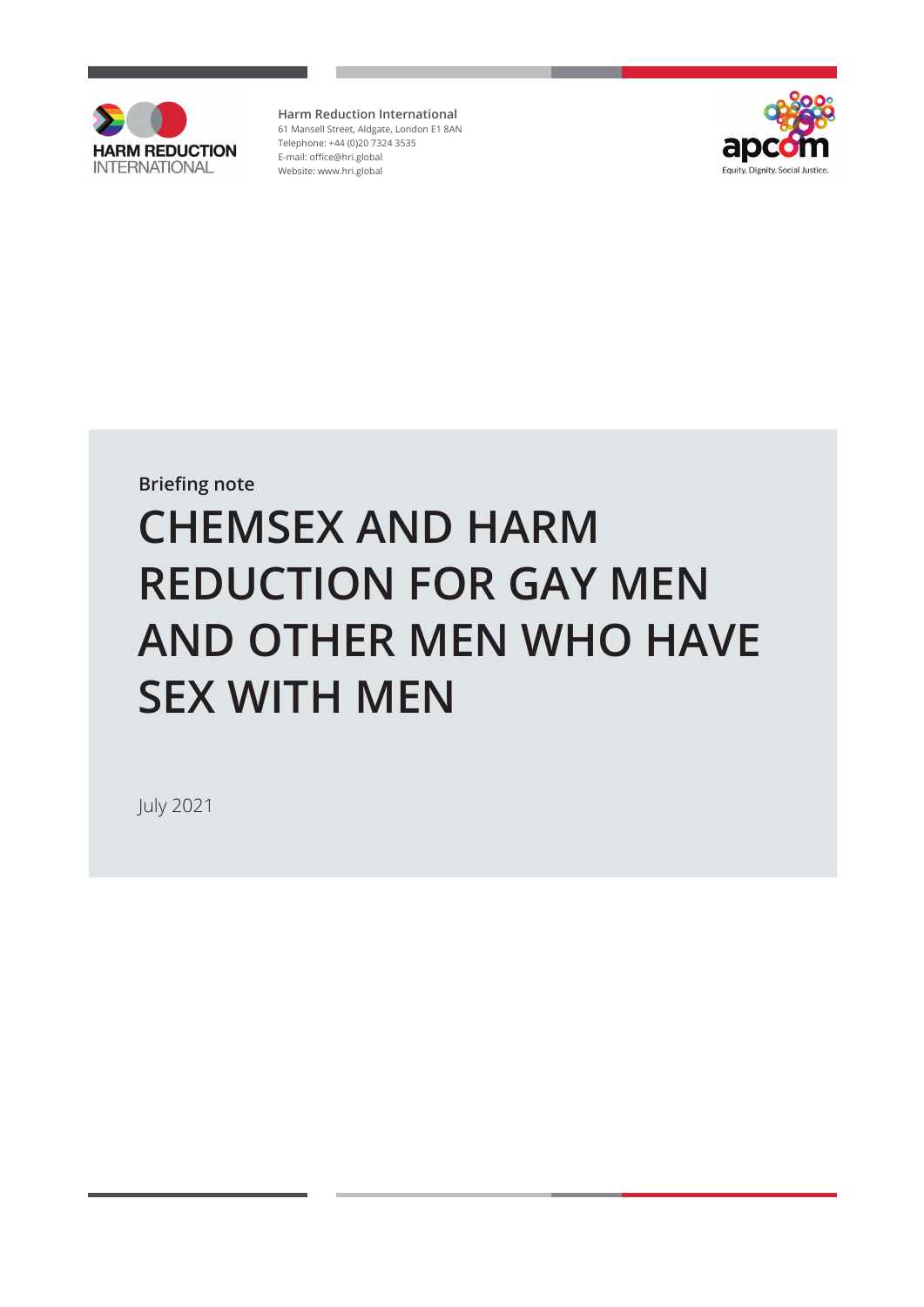# **Chemsex and harm reduction for gay men and other men who have sex with men**

Using substances for sex and socialising is not a new phenomenon. Drug use was documented among gay men and other men who have sex with men long before the term "chemsex" was coined.[1] Chemsex, which has come to the attention of public health professionals in the past decade, involves both sexual and drug-related high risk behaviours such as multiple sexual partners, the use of multiple drugs together, and injecting drug use.

#### **There are many definitions of chemsex, but most agree that it involves the following:**

- Ü **Sex between men**
- Ü **Substance use to facilitate, prolong or enhance sex**
- Ü **Use of a specific set of substances (mainly stimulant drugs)**
- Ü **Casual sexual partners and often group sex**
- Ü **Events which last for an extended period of time**
- Ü **Often facilitated by digital technology**

**Sexualised drug use and chemsex are different. The former is a wider term referring to the intentional use of drugs in a sexual context in general, while chemsex is a distinct case of sexualised drug use.**

**Motivations for sexualised drug use can include reducing sexual inhibitions, shyness and increasing self-confidence, enabling the enactment of sexual fantasies, while increasing sexual pleasure, and extending, sustaining and/or enhancing sexual activities are also common motivations.**

The criminalisation of drug use is prevalent globally, and the availability of harm reduction services is inadequate. However, harm reduction responses for sexualised drug use are even more inadequate, particularly compounded by criminalisation of sex between men. Gay men and other men who have sex with men and people who use stimulants are among the communities insufficiently served by existing or traditional harm reduction services.<sup>[2]</sup> Furthermore, people engaging in chemsex have multiple vulnerabilities, leading to increased public health risks. For example, the risk of acquiring HIV is 26 times higher among gay men and other men who have sex with men, 29 times higher among people who inject drugs, and 13 times higher for transgender people,<sup>[3]</sup> while the same groups also have elevated risks of acquiring hepatitis C infection.[4] Widely supported by evidence, it is critical to provide support and access to public health services tailored to the needs of this population.<sup>[5]</sup>

When talking about chemsex it is important to take into account the social determinants of health, social inequalities, criminalisation, stigma and discrimination faced by people engaging in chemsex - all of which affect health outcomes. These structural barriers continue to hinder access to health services both for men who have sex with men and people who use or inject drugs. It is well established that gay men and other men who have sex with men experience disproportionate levels of ill-health compared to the general population, and frequently face stigma, discrimination and criminalisation, which can lead to significant barriers in accessing appropriate health services.<sup>[6]</sup> As people who engage in chemsex are at the intersection of two stigmatised communities (people who use drugs, and gay men and other men who have sex with men), they have an increased likelihood of facing discrimination or ill-treatment, which can lead to people disengaging or actively avoiding public health services. It is thus critical to provide harm reduction services to people involved in chemsex, in order to ensure they have access to the information and the equipment necessary to lower their health risks in a non-judgmental environment, without fear of discrimination.

The chemsex phenomenon has multiple characteristics that can increase the health and mental health risks of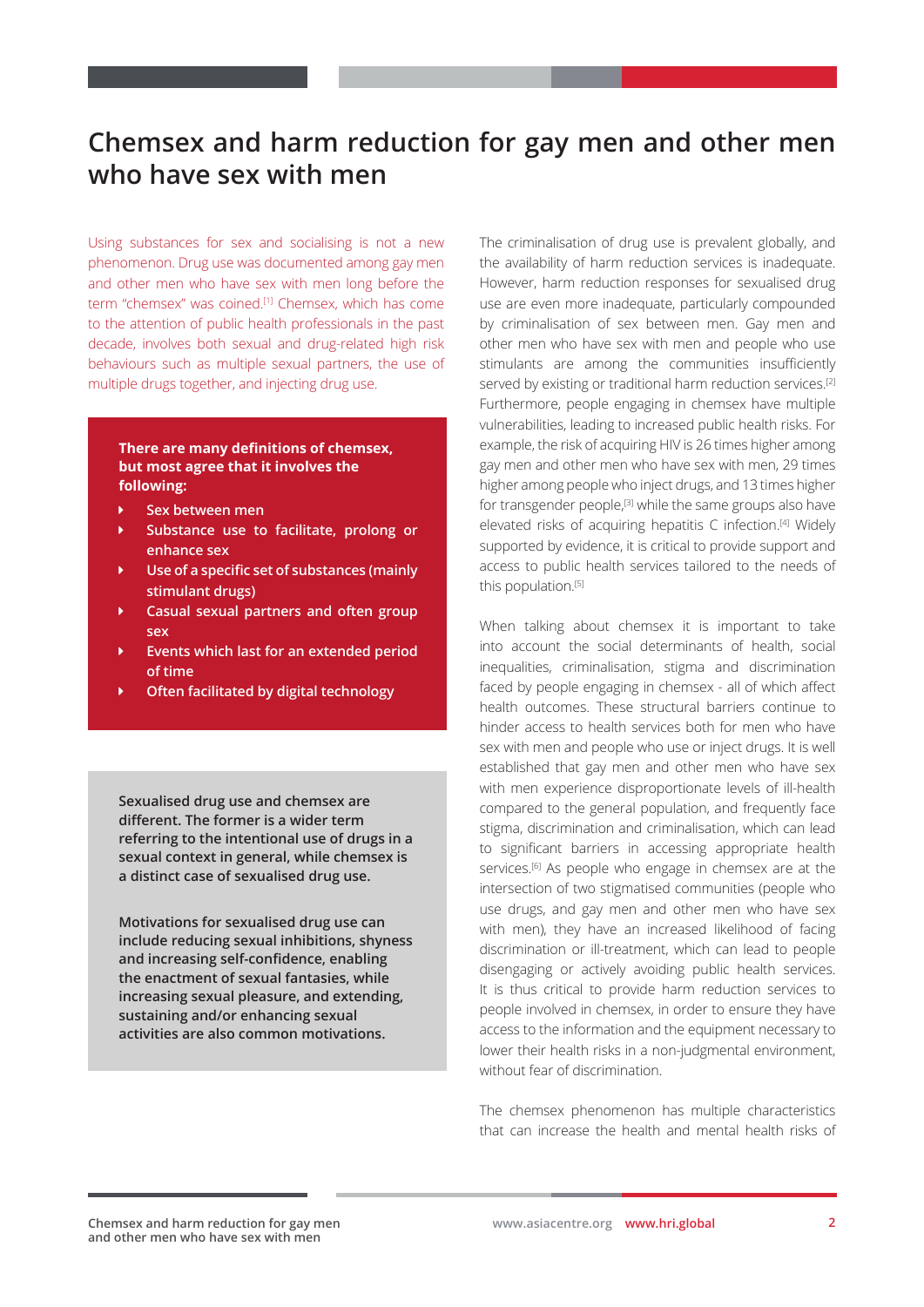people involved. While precise descriptions of chemsex vary in international literature, definitions generally refer to chemsex as sexualised drug use among gay men and other men who have sex with men using multiple substances, where sexualised drug use refers to intentional and simultaneous use of drugs to facilitate, enhance, and/or prolong sex. Sometimes a specific set of substances is also included in the definition, though there are arguments that a broader definition would capture greater diversity and contingency of practices, and would thus contribute to an effective public health response.[1] In addition, it has to be noted that groups other than gay men might be participating in chemsex, for example, in Portugal, transgender and non-binary people are also part of the chemsex scene.[7]

## **RISKS AND PRACTICES IN CHEMSEX**

Although similar activities existed before the term gained popularity, the word chemsex started to spread from the United Kingdom in the early 2010s,[8] and most of the research available was done in North America, Oceania and Western Europe.[9] Based on a systematic review of the literature, between 3% and 29% of men who have sex with men worldwide have engaged in chemsex at least once in their life.[9] A recent European survey of 50 countries found that overall, 15% of men who have sex with men had ever had chemsex and 68% of those had done so in the last 12 months. Around 5% of all respondents reported chemsex in the last four weeks.[10] A recent literature review in Asia found that prevalence of sexualised drug use among men who have sex with men (a broader term than chemsex) ranges between 3.6% and 60% in studies from China, Hong Kong, Malaysia, Taiwan, Thailand and Vietnam.[11]

Chemsex can occur in a diverse range of settings, from privately organised parties with multiple attendees to saunas and sexon-premises venues, and these events often last for multiple days (for example throughout the weekend). Another element of the phenomenon is the involvement of digital technologies. Geolocation social networking and dating apps (such as Grindr, Hornet, Blued or Scruff) used by gay men facilitated the growth of casual and group sexual encounters.[1,12] Digital technologies also play a role in increasing the availability of drugs used in the chemsex scene. Social media and mobile apps have an important role in the scene in Asia too, where they are also used to organise events or identify possible participants. For example, in Singapore and Thailand, specific symbols (e.g.: snowflake or ice cream) are used in profiles to indicate interest in sexualised methamphetamine use.<sup>[11]</sup>

## **KEY SUBSTANCES**

Crystal methamphetamine, synthetic cathinones (Mephedrone, 3 methylmethcathinone, 4 methylmethcathinone), and GHB/GBL (gammahydroxybutyrate/gamma-butyrolactone) are the most commonly used drugs in chemsex. These drugs are referred to as "chems", though other drugs are often involved too, such as alcohol, poppers (amyl/alkyl nitrates), cocaine, ketamine and Viagra<sup>[8]</sup>. There are significant differences in the substances used across the globe and even between cities in the same country. For example, in Italy, mephedrone is the main substance used in the chemsex scene beside GHB, while crack cocaine use is also emerging within the chemsex scene, especially in Milan, and crystal methamphetamine use is more restricted due to its high price in the country.[13,14] In Valencia, Spain the most popular substance is alpha-PVP (a synthetic cathinone).<sup>[15]</sup> There is a strong link between crystal methamphetamine, GHB/GBL and poppers in Canada, but there are people also use psilocybin mushrooms, cannabis, ketamine, MDMA, cocaine and alcohol, while synthetic cathinones are not easily available.<sup>[16,17]</sup> Similarly, mephedrone has been categorised as a chemsex drug in the UK,[18] but it is not readily available in Australia and was not reported by participants.[1]

The available research in Asia refers to sexualised drug use, and a recent review found that crystal methamphetamine is dominating the scene, though other drugs are used as well, for example, cannabis, MDMA, heroin and ketamine were reportedly used during chemsex in Vietnam; poppers, MDMA, ketamine and Viagra in Singapore; poppers and Viagra in Thailand, while synthetic cathinones were not mentioned at all<sup>[11]</sup>

A wide array of substances are involved in the chemsex scene, though there is a significant focus on stimulants and substances with disinhibiting effects. Another characteristic of substance use in this setting is poly drug use, or the use of multiple drugs at the same time, which in itself can increase the risks of substance use. For example, some drug combinations can have a synergistic effect and can raise the risk of overdose. The risks of unintended effects can increase further when substance use lasts for an extended period of time, for example, for several days, as keeping track of consumption can become challenging.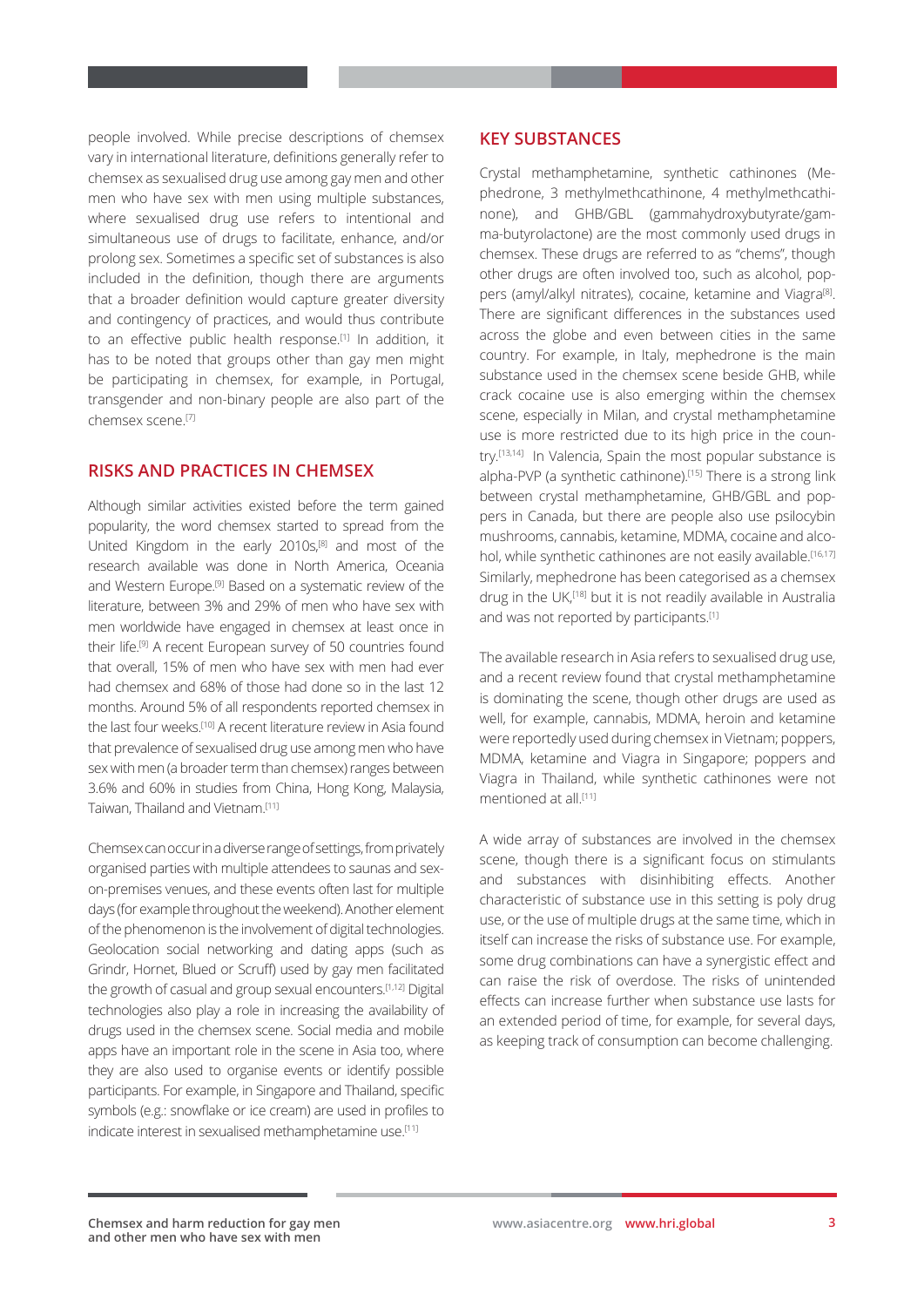## **MODES OF ADMINISTRATION**

According to the literature, practically every mode of administration is present in the chemsex scene, including ingesting, snorting, smoking and injecting.

Injecting drug use is the mode of administration with the highest associated risks, both in terms of overdose and blood borne virus infection. A survey of men who have sex with men in Europe found that 97.7% had never injected drugs, while 1.2% reported injecting drugs in the last twelve months.<sup>[10]</sup> Literature reviews found that the prevalence of injecting drug use in sexualised settings among gay men and other men who have sex with men is estimated to range from 1%-50% in Western Europe and Australia, while studies which examined this in large samples reported a prevalence range of 1%-9%.[9] Injecting drug use is documented in Asia, including in Malaysia and Bangladesh. There is anecdotal data that suggests that intravenous injecting is increasing in the region, though it is less prevalent than in North America, Oceania and Western Europe.<sup>[11]</sup> Methamphetamine is the most frequently injected substance used in chemsex in every region where data is available,[9–11] which further underlines the need for harm reduction, as stimulant injecting has been associated with local HIV outbreaks in many countries, including in five countries in Western Europe in the past five years.[2]

While smoking and sharing smoking equipment involves lower risk than sharing syringes, using unsafe pipes has significant health risks (e.g. pulmonary complications including chronic obstructive pulmonary disorder, emphysema and bronchitis), and sharing smoking equipment remains a possible route of HIV and viral hepatitis transmission.[2,19]

#### **SEX-RELATED RISKS**

Sexualised drug use has been associated with increased likelihood of engaging in sexual practices that pose a high risk for blood borne viruses and sexually transmitted infections (STIs). For example, chemsex usually involves group sex with multiple partners, and performing sex acts like fisting.[9,20] People who engaged in chemsex were found to be more likely to have unprotected sex, which increases sex-related health risks including HIV, hepatitis and other sexually transmitted infections (STI).<sup>[9,11]</sup>

Other studies reported that HIV positive gay men and other men who have sex with men were more likely to engage in sexualised drug use compared to gay men and other men who have sex with men of non-HIV positive status. However, a study from Western Europe found greater likelihood of participating in chemsex among those who have had an HIV test in the previous three months. Two studies in the United Kingdom identified that chemsex participants were more likely to access post-exposure prophylaxis (PEP) than non-chemsex participants, and a study in Netherland reported that those who engaged in chemsex were more likely to be on pre-exposure prophylaxis (PrEP).[9] People engaging in chemsex are an important target group for PrEP and PEP,<sup>[21]</sup> and appropriate service provision can be key in access to these preventive medications. A study found that sometimes not feeling capable of accessing health services within the time period that PEP is recommended (within 72 hours of exposure to HIV) can be a serious barrier in access to PEP.[10] Another study concluded that focusing on gay men and other men who have sex with men using drugs associated with chemsex could help to reach those that are most likely to benefit from access to PrEP.[22]

Drug use in sexual contexts entails specific risks beside contracting blood borne viruses or STIs. Sometimes, the disinhibiting effect of certain drugs, along with peer pressure and self-stigma, can lead to participants feeling shame, guilt or regret after a chemsex session. Furthermore, the combined use of substances or overdose can make consent problematic, with some participants reporting a "blurry line" regarding consent during chemsex. There are also some cases where participants suspected being anally penetrated while being unconscious.[18]

While this briefing focuses on potential physical and mental health risks involved in chemsex, it is also important to acknowledge the pleasurable aspects of engaging in chemsex. Literature reviews found studies that reported that disinhibiting effects of drugs allowed men to overcome confidence issues and enhanced their ability to engage in a meaningful shared experience with sex partners.[9]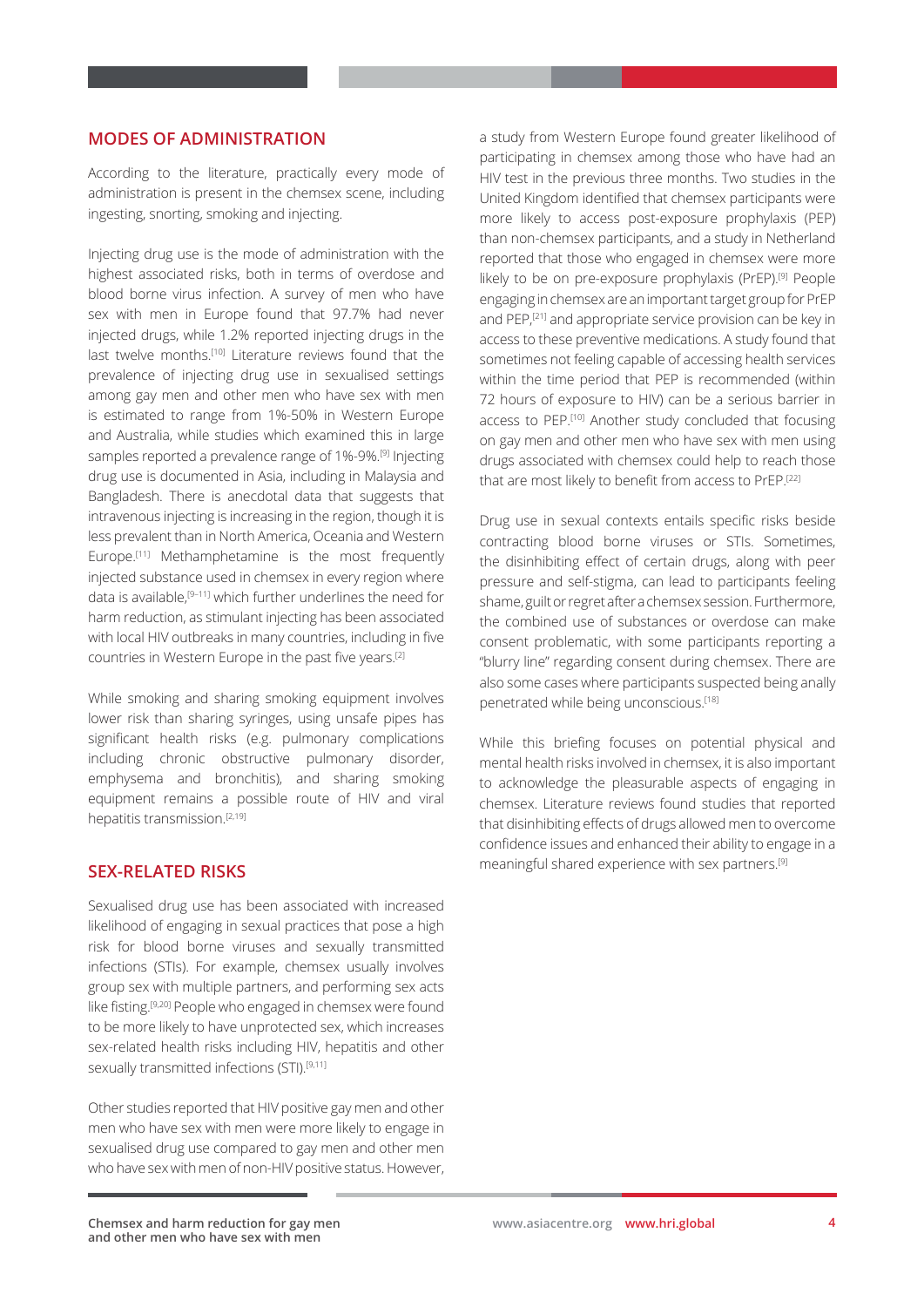#### **RECOMMENDATIONS FOR HARM REDUCTION1**

- ▶ Meaningful involvement of the community at every stage, from design and implementation to **evaluation of services.**
- Ü **Investment in and scale up of community-led harm reduction services for sexualised drug use**
- Integrated service delivery covering harm reduction, sexual health and mental health services with a **focus on men who have sex with men. If integration is not appropriate, build close cooperation and referral between services.**
- Ü **Harm reduction services should have an online presence as digital technologies have a central role in the chemsex scene**
- Ü **A one stop shop for all harm reduction commodities (syringes, pipes, condoms, lubricants, information on substances, HIV and Hepatitis tests, PrEP and PEP, etc.)**
- Ü **Easy access to HIV, hepatitis C and other STI testing, counselling and treatment**
- Ü **Appropriate knowledge of the language used in the community and the sexual practices that can occur**
- Ü **Appropriate knowledge of the drugs used in the local scene and the possible interactions between them**
- Ü **Meeting people where they are, and treating them with respect and dignity**
- Ü **Educating professionals working on the ground, and provide trainings to increase awareness of chemsex**

#### **PEER INVOLVEMENT, LOCAL FOCUS**

There are differences in chemsex practices across regions (from typical venues to preferred substances), and recent studies have underlined that chemsex is specific to local settings.<sup>[1]</sup> A pragmatic approach and the meaningful involvement of peers throughout the process of designing a chemsex-specific intervention could contribute to a service that is appropriate to the chemsex scene it is aiming to serve.

Peer involvement is crucial to help decrease shame and stigma, which are barriers to accessing services. It is central to involve the community throughout the process of designing, implementing and evaluating a programme. This is essential to learning the specific characteristics of the local chemsex scene, while also help to get to know the language the community uses. It is hard to build trust and establish a safe environment when terms used in the community or sexual practices in the chemsex scene have to be explained to programme staff. As shame and fear of stigma and discrimination are involved when accessing other services in the healthcare and social welfare system, it could be useful to raise awareness, train or educate professionals working at these services on chemsex.

## **INTEGRATED SERVICES**

Men who engage in chemsex are at the intersection of two stigmatised groups, and therefore they have an increased risk of experiencing stigma and discrimination and not being treated with dignity. Living at this intersection means that their needs may not be appropriately met at programmes focusing on gay men and other men who have sex with men more broadly, nor at programmes targeting people who use drugs.

One of the barriers to accessing appropriate services for people who engage in chemsex is the fear of stigmatisation. This includes the fear of disclosing substance use at a sexual health service or the fear of disclosing sexual practices at substance use services. Thus it is pivotal to implement integrated harm reduction services for this community or establish services that have strong cooperation and referrals between harm reduction and sexual health services.

<sup>1</sup> HRI would like to acknowledge all the peers, researchers and service providers who shared their insights with us, we heavily built on their suggestions: Maticus Adams, Canada; Alexandre Fafard, Canada; Luke, Tom, Mat and Patriic, GMHC, UK; Massimiliano Minucci, Italy; Filippo Nimbi, Italy; Alejandro Pardo, Spain; Cristiana Vale Pires, Kosimicare, Portu-<br>gal; Michal Pawlega, Skaids, Poland; Ivo P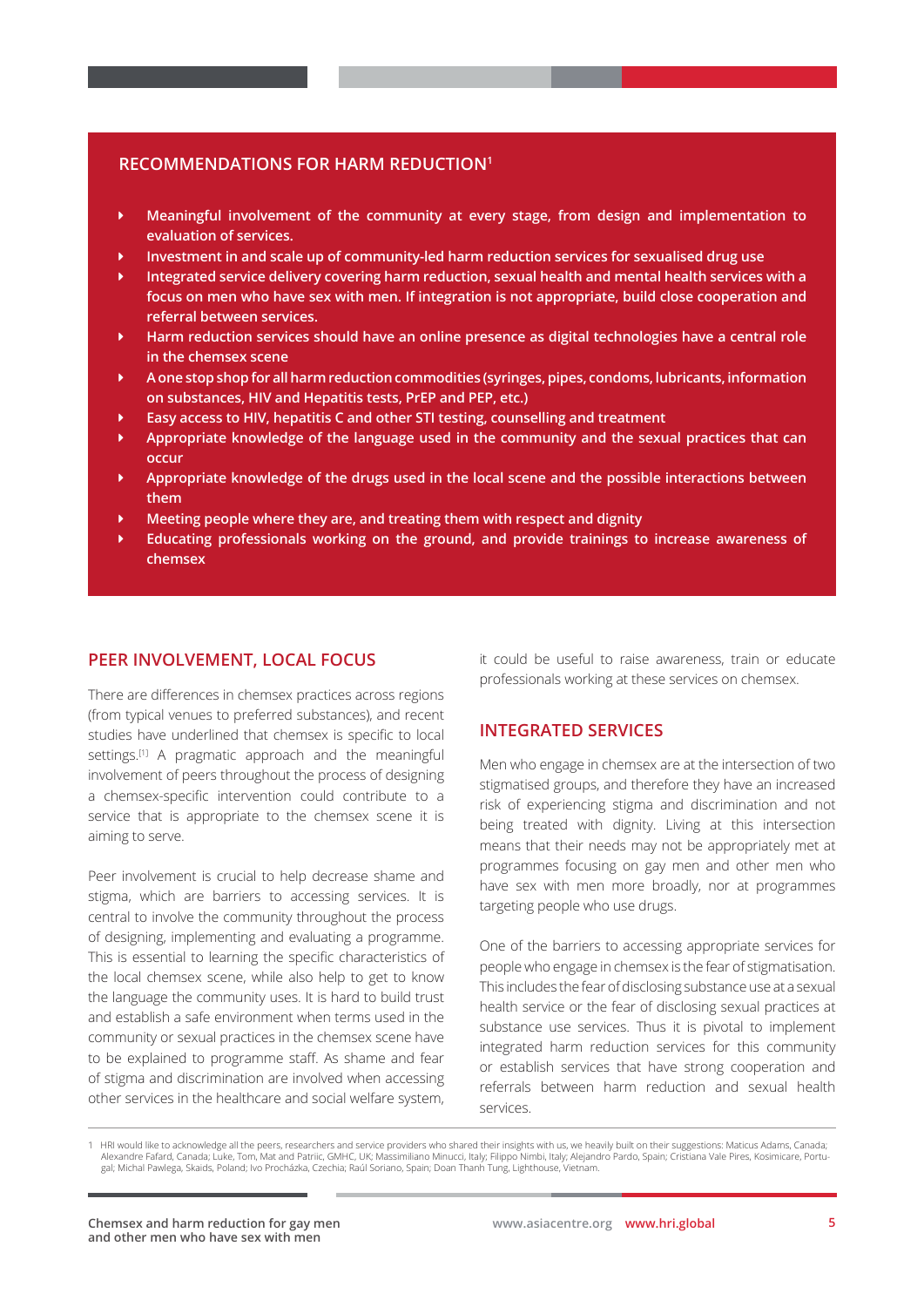Mental health services should also be an integral part of chemsex-specific programmes, as chemsex-related mental health issues could also occur. These might include irritability, anxiety or aggression that can be related to the use of crystal methamphetamine; paranoia and anxiety attacks following particularly intense chemsex sessions; and acute depression, anxiety, psychosis and regret that might emerge in the immediate period after a chemsex session.[11,18]

People who engage in chemsex often feel that traditional harm reduction services are not appropriate for their needs. Few needle and syringe programmes are tailored to their needs. In a context where there are organisations with established public health focused services for men who have sex with men, which have built trust in the community, the role of harm reduction organisations might be to support those services, rather than to lead them. However, it would be important to integrate harm reduction and chemsex services to sexual health clinics that serve gay men and other men who have sex with men. At the same time harm reduction services have to understand the needs of gay men and other man who have sex with men, and be able to work with the community, and provide appropriate services to them. Furthermore, chemsex services should be present at premises already frequented by the gay community, for example saunas.

A study among Australian men who have sex with men using methamphetamine in sexualised context highlights, that substance use history can be very diverse in the community, and initiation of substance use might happen in non-sexualised context (for example, at a dance event) and methamphetamine can be used outside explicitly sexual contexts, for example, when socialising.<sup>[1]</sup> This is supported by a survey of men who have sex with men in Europe, which found that 42% had used drugs in their lifetime, but only 15% had ever participated in chemsex.<sup>[10]</sup> As substance use is a wider phenomenon in the gay men and other men who have sex with men community than chemsex, it is necessary to reach out to this community with harm reduction messages and programmes in nightlife settings as well.

#### **ONLINE PRESENCE**

Online spaces and digital apps play a central role in the chemsex scene. Thus a programme for people engaging in chemsex should have an online presence. Information about service availability, knowledge about substances, sexually transmitted infections (STIs), HIV, hepatitis C, harm reduction practices (both drug use and sex-related) could be part of these online spaces. Furthermore, online consultations and telehealth should be also made available online, as they can contribute to more accessible services.

#### **PROVIDE HARM REDUCTION COMMODITIES**

High risk modes of administration, injecting and smoking are present in the chemsex scene, therefore sterile equipment distribution should be part of the programmes targeting men involved in chemsex. Besides equipment sharing, smoking is frequently associated with improvised smoking equipment and the inhalation of toxic fumes, particularly where plastic or inked aluminium is heated at high temperatures. Providing smoking equipment can thus be one of the harm reduction commodities that can and should be distributed. The importance of needle and syringe programmes in preventing HIV or hepatitis C infections is well established in public health guidance. The distribution of sterile injecting equipment should be a central part of any harm reduction intervention for chemsex, preferably with proper bins for safe disposing of unsterile syringes. Besides equipment, advice on safe injection and other harm reduction practices should also be added to the services.

Distributing sex-related harm reduction equipment is equally important as it can decrease the risks of acquiring STIs, HIV or hepatitis C infections. Providing testing and counselling on HIV, hepatitis C and STIs (alongside distributing self-test kits where available) are also central to services targeting people involved in chemsex. Low threshold, community-based delivery of testing, counselling and treatment can be an effective way to reach at risk populations who otherwise would not be able to access these services. Pre-exposure prophylaxis and postexposure prophylaxis medications are also important means of preventing HIV infection, these can also be distributed through chemsex services, where it is available.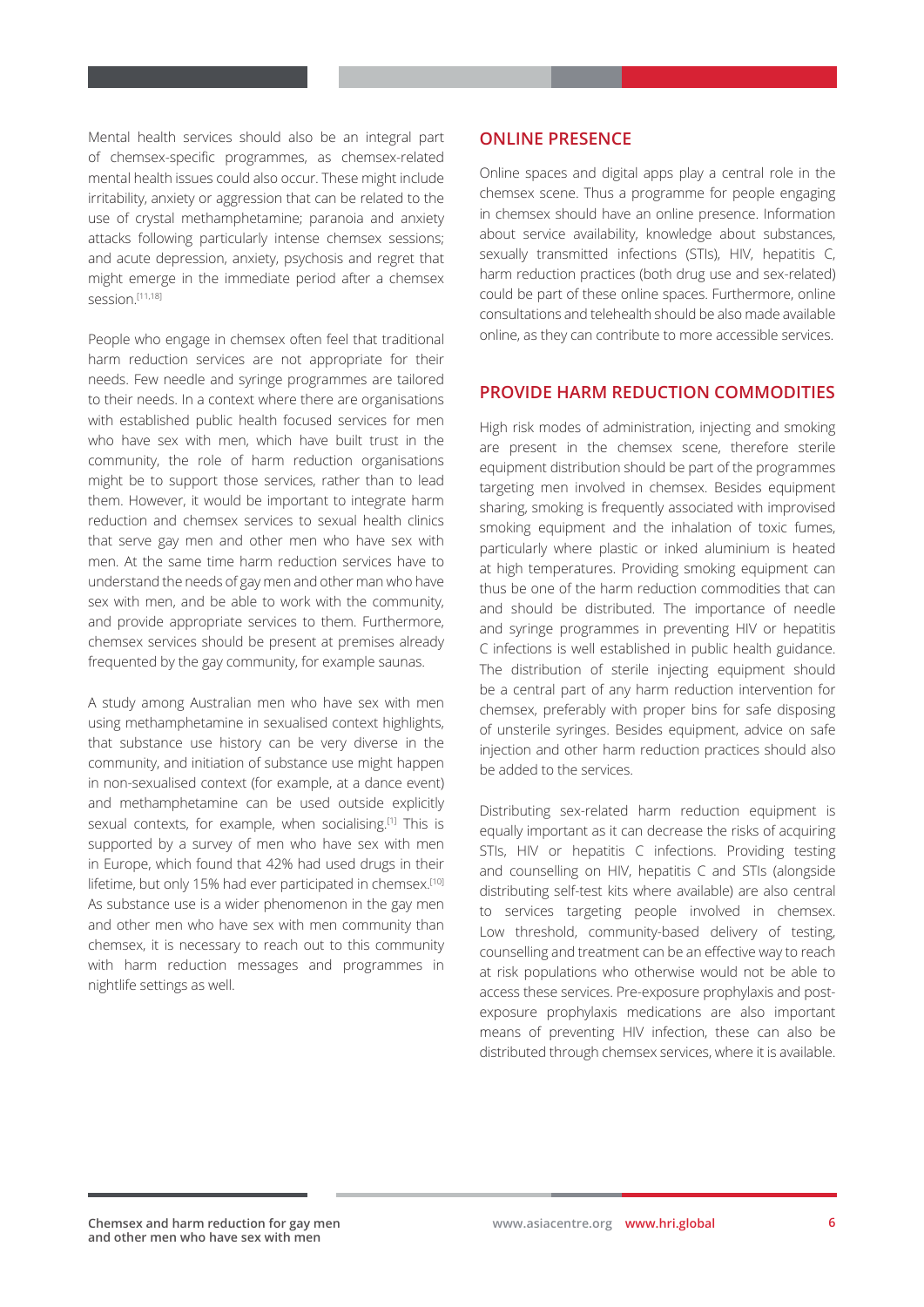#### **EXAMPLES OF INTEGRATED SERVICE DELIVERY FOR CHEMSEX**

#### **CHEMSEX SUPPORT – STOP SIDA, BARCELONA, SPAIN**

Chemsex Support by Stop Sida in Barcelona, Spain is a dedicated programme for chemsex where the necessary services are provided either in house or with referrals to the national public health system. For example, a psychologist is available at the organisation with a wide range of options from face-toface and online therapy to group sessions. In cases where a psychiatrist is needed they can refer clients to a local hospital's substance use department. They also organise activities like gym training, hiking or museum visits.

The programme has a service where they accompany men who are new to the scene and support them with counselling if needed.

The programme has a substantial online presence too, where they answer questions on the MachoBB app (a dating site for sex without the use of condoms) from all over the country. The team also created a website with information on chemsex, accompanied by a [blog](https://chemsex.info/chemical-bloggers/) where peers share their chemsex experiences. The organisation has a [YouTube](https://www.youtube.com/channel/UCksaJT7JTDfJRWOqTUVx7bg)  [channel](https://www.youtube.com/channel/UCksaJT7JTDfJRWOqTUVx7bg), and produced different videos on chemsex, explaining related harm reduction practices, for example [safer injecting](https://youtu.be/n9f92enFA4Y).

#### **LIGHTHOUSE, VIETNAM**

Lighthouse is a community-based organisation, with an online community space, [GTown,](http://gtown.vn/) which combines community pages, groups, forums, and information pages on rights, news, events, and sexual health of LGBTIQ youth with an extensive knowledge base on HIV, STIs, harm reduction and mental health. The team also hosts webinars on chemsex practices. Lighthouse also has its own app, Hunt, which reflects the exciting feeling LGBTIQ youth have when searching online for sexual partners.

The organisation also implements communitybased interventions. For example, they carry out peer-led outreach in Hanoi at locations frequented by the community, such as saunas. They also have a "one-stop shop clinic" called Lighthouse Clinic in Hanoi where young MSM, LGBTIQ youth, young sex workers and young people who inject drugs can visit for issues related to their sexual health and/or substance use.

Lighthouse also provides sensitivity training for health care providers, where peers inform healthcare providers on the culture, characteristics, needs, and issues of the chemsex community and train professionals on communication and language of LGBTIQ and PWUD community, to provide more friendly and high-quality services.